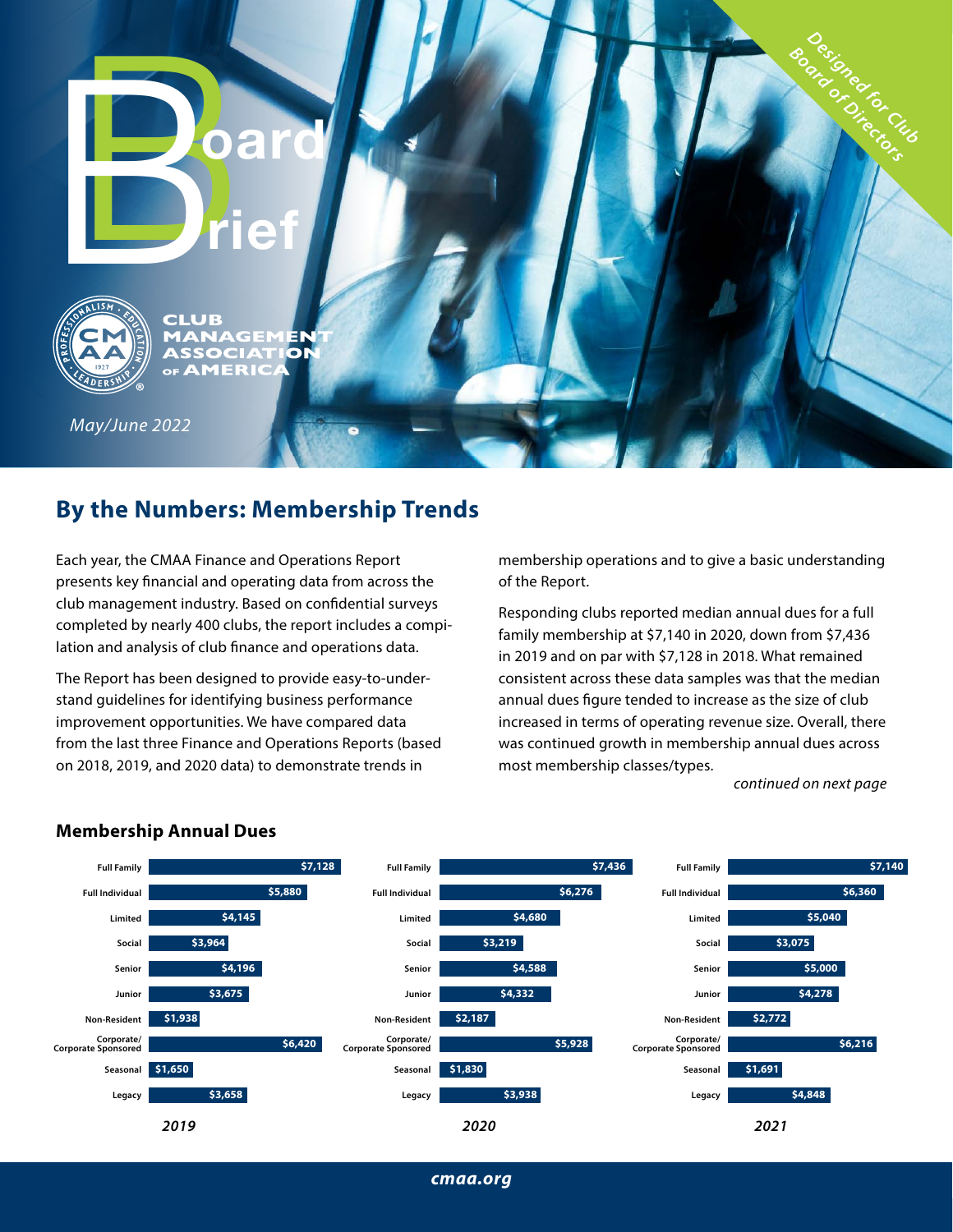#### <span id="page-1-0"></span>**Total Member Count**



Due to the impact of the pandemic, it would not have **2,991** been surprising to see membership counts drop but that was not the case. Responding clubs across all revenue sizes reported increased or approximately equivalent member counts in 2020 as compared to data from 2018 and 2019. As one would expect, the **7.4%** larger clubs in terms of operating revenue had higher **6.7% 5.7% 5.8% 934** member counts, but clubs with \$15 million or more **6.0% 4.9% 456 548 428 Sall the same were the only ones to see an all operating revenue were the only ones to see an** appreciable decrease in members between 2019 and 2020. This could be attributed to the pandemic, but it **4.0%** will be interesting to see how this data point changes in the future. erms c As one would expe<br>Perating revenue ba

For responding clubs in 2020, median member attrition rates were 5.5 percent for golf and country clubs, 5.7 percent for city/athletic clubs, 4.7 percent for yacht clubs, and 6.5 percent for CIRA clubs – most of which were up from comparable data in 2019. Another area that was likely impacted by the pandemic. Again, it **6.5% 6.5% 1,106 1,194** will be curious to see how this revenue stream adjusts **748 926 827** in 2021 data. In terms of operating revenue size, the **5.6% 5.6% 531 621 662** larger clubs (\$10-14.9 million and \$15 million or more) **4.5%** reported the lowest attrition rates – this is consistent with data from both 2018 and 2019. **3.4% 5.2%** larger clubs (\$10-14.9 million and \$15 million or more)



#### **Median Membership Attrition Rate**

**Source:** *Access the 2021 Finance and Operations Report Executive Summary at* **[cmaa.org/club-operations/research/surveys-and-reports/](https://www.cmaa.org/club-operations/research/surveys-and-reports/)***. Survey participants may access the Full Report and their Individual Club Report on the Research Portal at cmaa-research.org. Club Resource Center subscribers receive a copy of the print report and have access to an online data analytics platform, which allows clubs to compare their data versus*  five peer groups and create customized aggregations of the survey results. Learn more about the subscription at [clubresourcecenter.org](http://clubresourcecenter.org).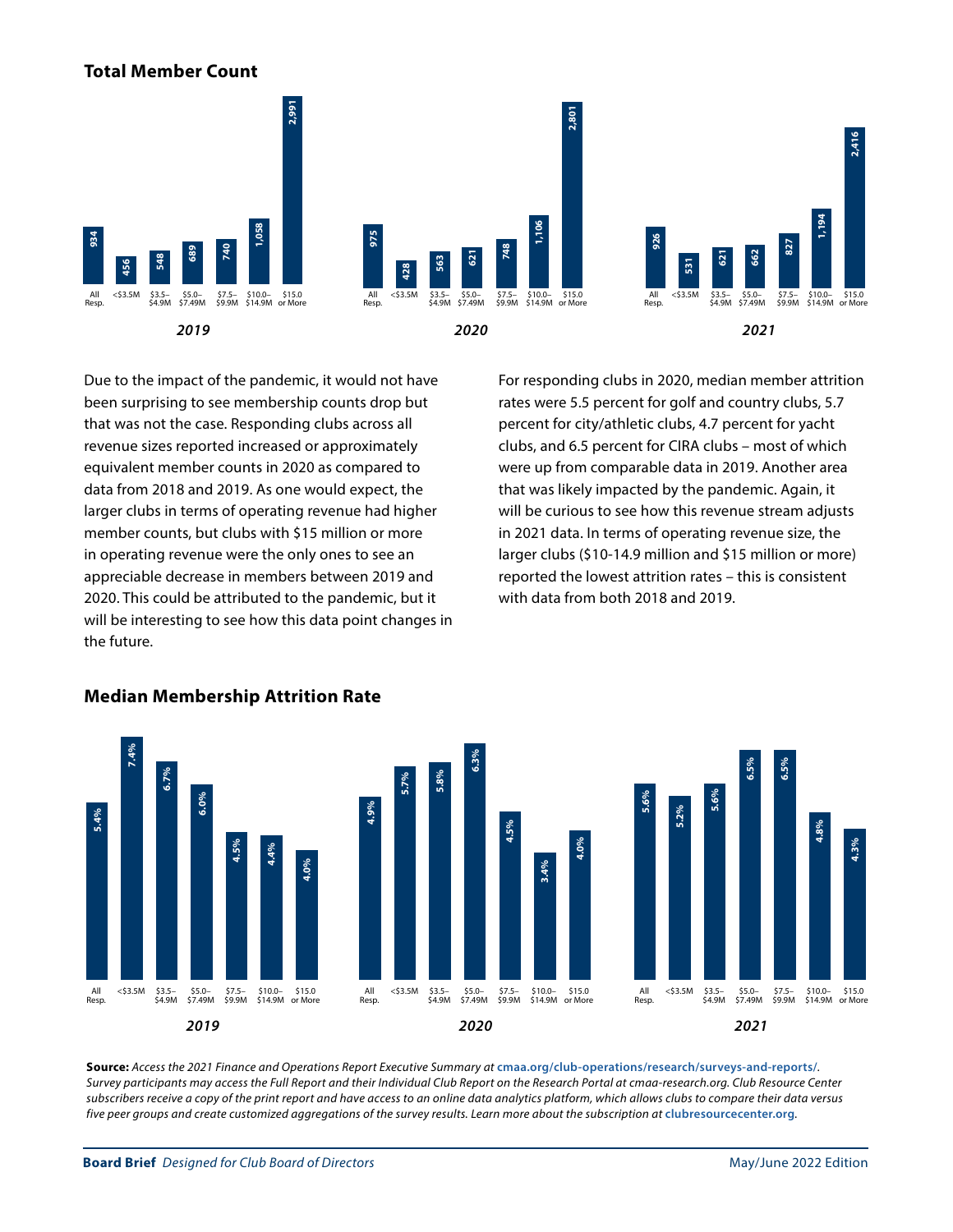## **Best Practices: Be a Cyber-Savvy Board**

Board members may be experts in their respective business fields, but far fewer say they feel confident to lead on cybersecurity policies and issues. In a November 2016 survey by the National Association of Corporate Directors (NACD), 97 percent of board members said cyber-risk oversight was challenging. But only 14 percent said their board had a high level of knowledge on cyber risks.

A cyber-attack can cripple a club's operations, and recovery can drain valuable resources. Clubs, because of their high-net-worth clientele, are potentially highly sought targets for hackers. As cyber threats become more ubiquitous, any organization that does not start taking proactive steps is going to make unwanted headlines in the national and local media.

CMAA Education Partner, Pulsar Security's CEO Patrick Hynds explains, "Traditionally clubs have depended solely on insurance for cybersecurity protection because attack prevention was out of reach." Pulsar Security is a cybersecurity company whose mission extends to protect CMAA clubs and their members against malicious attacks.

Hynds suggests Club Boards leverage cyber expertise to educate themselves on the risks. Common attack vectors such as phishing, malware, ransomware, data theft, and keylogging put club and member information and assets - along with club reputation - at risk.

Clubs should prioritize these goals to minimize their cyber risks by:

- Protecting member and employee identity and financial information.
- Preserving club reputation via prevention of financially devastating and publicly embarrassing breaches.
- Making it more difficult for your members and guests to be phished using your club's name.
- Monitoring wireless network activity to prevent bad actors from intruding on the club's business activities.
- Vetting vendors to prevent supply chain attacks.

To learn more about how your club can manage its cyber risk, visit **[pulsarsecurity.com/cmaa](http://www.pulsarsecurity.com/cmaa)**.

## **Legal, Legislative, & Regulatory Update**

## **Senate Passes Permanent Daylight-Saving Time**

On March 16, US Senate passed S.623, the Sunshine Protection Act of 2021. This bill would make daylight saving time (DST) the new, permanent standard time, beginning November 5, 2023. This would end the semiannual clock adjustments—springing forward one hour each March and falling back one hour each November.

Those states with areas who currently do not use DST like Arizona and Hawaii may opt to continue to use standard time.

Proponents of the legislation argue that extended daylight in the evening would mean more time for outside activities like golf, tennis, swimming, etc. thus resulting in increased economic activity. The DST was last adjusted in 2005 to start in March vs. April. According to a *Golf Digest* article, golf was estimated to experience a \$400 million increase in revenue from expanding DST by one month.

The bill is awaiting consideration by the House of Representatives and needs its passage and the President's signature to become law.

## **DHS and DOL to Release 35,000 Additional H-2B Visas**

On March 31, the Department of Homeland Security (DHS) and the Department of Labor (DOL) announced the forthcoming release of an additional 35,000 H-2B visas for use for the second half of FY2022, April 1 through September 30.

The 35,000 supplemental visas will be available for workers with start dates on or after April 1, 2022. A total of 23,500 are reserved for use for returning workers who received an H-2B visa, or were otherwise granted H-2B status, during one of the last three fiscal years (2019, 2020, or 2021). The remaining 11,500 visas are earmarked for workers from Haiti and the Northern Triangle countries (Honduras, Guatemala, and El Salvador).

DHS and DOL had previously announced that the FY2022 H-2B visa supply was exhausted on February 25. According to a previous announcement, approximately 136,000 visas were requested for the second half of FY2022.